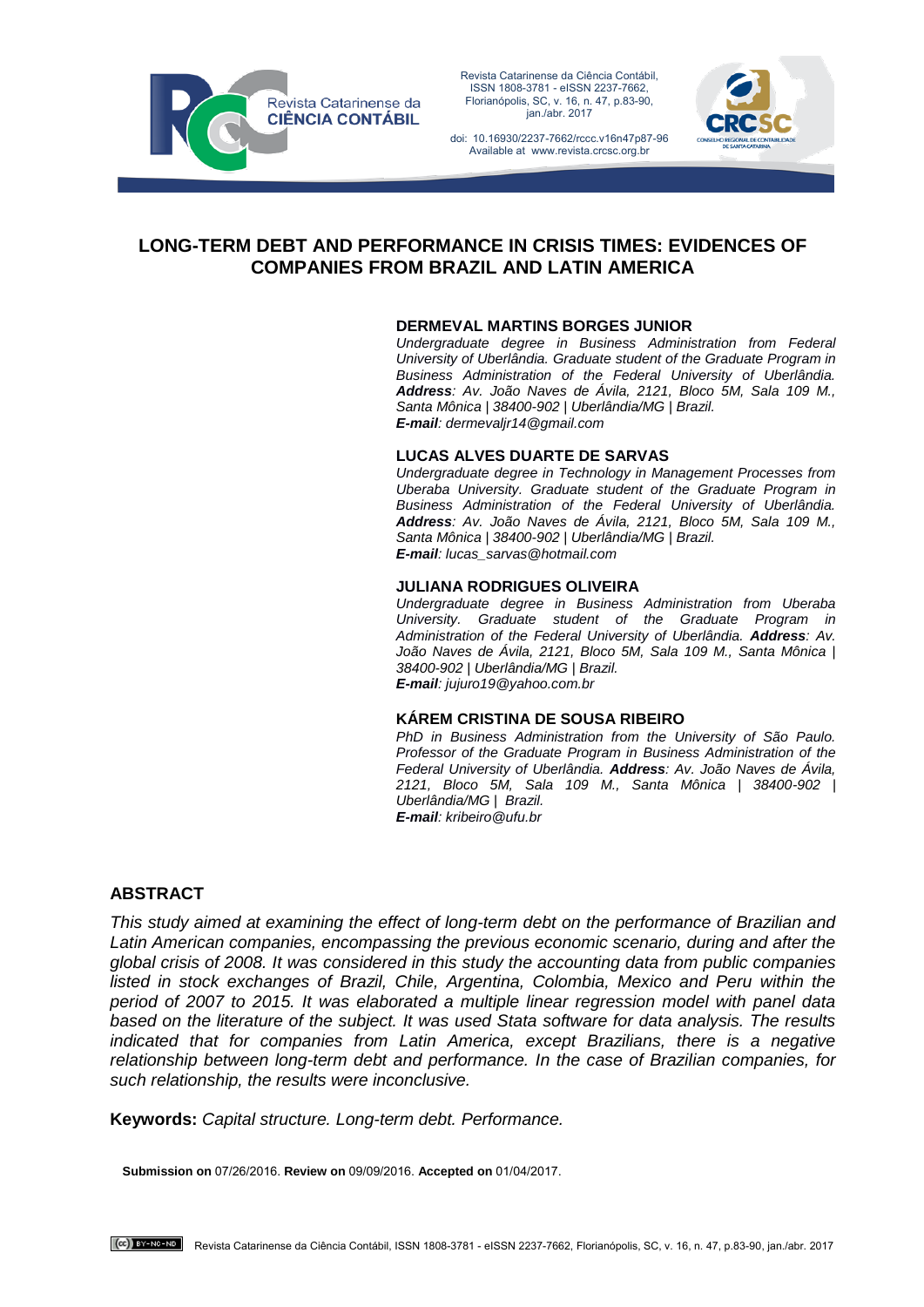#### **1 INTRODUCTION**

One of the most important decisions for companies within the corporate finance is related to the choice of the debt policy or capital structure. This is a fundamental decision, given the effect it can have on the value of the organization. In general, the capital structure represents the mix between third-party and equity capital used to finance the operations of a particular company. There are several possibilities for building a capital structure. Among the ways to measure these various possibilities of capital structure is the long-term debt, which consists of an indicator of capital structure used in the financial analysis and expresses the ratio between long-term debt and total debt (Abor, 2007).

According to Cole, Yan and Hemley (2015), capital structure theory and its relationship to corporate performance has been a controversial issue in corporate finance over the years. Many persons argue that companies should use third-party capital as the main source of financing for the tax benefit, since the interest paid on the debt is deductible from the tax payable. Then, they can increase net profit in the period. However, the problem of financing with third-party capital is to increase the company's debt, which increases its risk. On the other hand, although equity capital financing is not subject to this situation, it does not obtain the tax benefits provided by the financing with third-party capital, since dividends do not deduct taxes.

In addition, Cole *et al.* (2015) still state that, at first, it may seem that the way in which a company chooses how its operations are financed is independent of its current performance. Similarly, Modigliani and Miller (1958), when introducing studies on capital structure, concluded that the company's value is independent of its capital structure, assuming markets are perfect. However, with the evolution of the research on the subject, it can be noticed that several studies, such as Abor (2005), Abor (2007), Zeitun and Tian (2007), Lara and Mesquita (2008), Ebaid and Pratheepkanth (2011) have already demonstrated a statistically significant relationship between capital structure and performance.

In view of this, considering the importance of the capital structure and its relation to performance, in addition to the periods before and after the economic crisis of 2008, this study seeks to answer the following question: what is the impact of long-term debt on the profitability of Brazil and the rest of Latin America companies in the pre-, pos- and during crisis period of 2008?

The study aimed at examining the effect of long-term debt on the performance of Brazilian and Latin American companies between 2007 and 2015, encompassing the previous economic scenario, during and after the global crisis of 2008. In order to achieve the general objective, the following specific aims are listed: i) to review scientific studies that consider aspects such as capital structure and performance; ii) to collect accounting data and indicators of the organizations studied; iii) to develop and apply multiple linear regression models for the companies in the analyzed regions; iv) to examine and compare the results obtained.

This study is justified by the fact that, although there are several studies that address the relationship between capital structure and performance, few of them consider these variables in periods marked by economic crisis, even more taking into account the specificities of Brazilian companies compared to the others companies in Latin America. In addition, this study contributes to the capital structure literature by providing evidence of the effect of long-term debt on corporate performance in different countries, especially in a critical period when organizations try to re-establish themselves in the market after years of economic recession world.

### **2 THEORETICAL FOUNDATIONS**

In this section, we first describe the main concepts that involve capital structure and long-term indebtedness. Next, we present previous studies that investigated the relationship between capital structure and performance.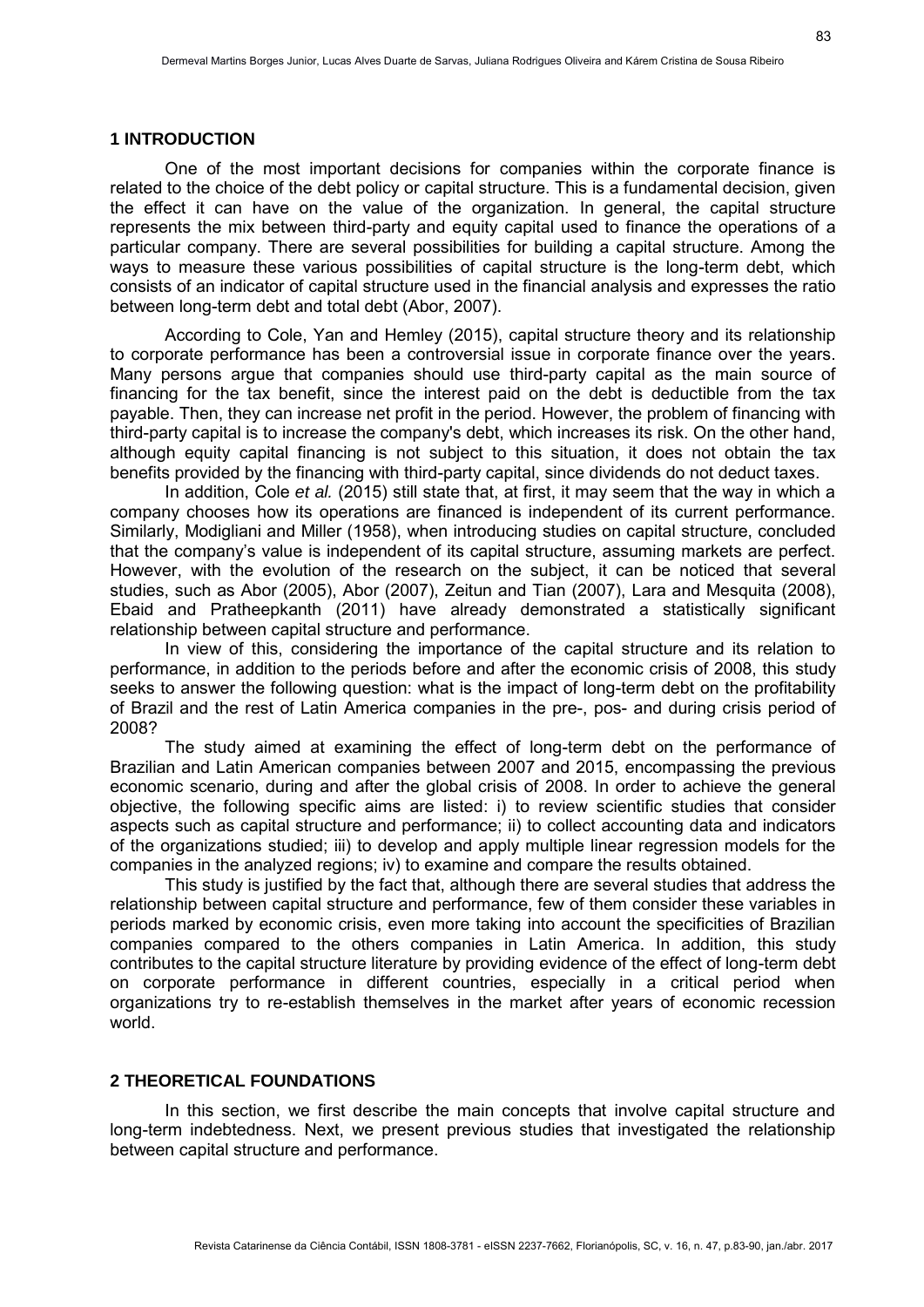### **2.1 Capital structure and long-term debt**

According to Assaf and Lima (2011), business organizations, in order to carry out their activities, need constant capital, either for the maintenance or expansion of the company. In other words, organizations, regardless of their size, need to finance their activities in the short, medium and long-term. Batista, Siqueira, Novais and Figueiredo (2005) state that this financing process is called by the specialized literature as capital structure. It is extremely important to the companies, since mistaken or wrong decisions regarding the organization capital have negative effect on the cost of capital. The opposite is also true, that is, right decisions in relation to the capital structure, in turn, can reduce the cost of capital for the organization. In both cases it can be noticed that the profit of the company is directly affected by the cost of capital.

Conceptually, Assaf and Lima (2011) define the capital structure as the sum of two sources of financing: own funds and those of third parties. Thus, to better understand this issue it is necessary to analyze how a company is formed. As a general rule, the organization is formed by the following elements: assets, rights and obligations. According to Batista *et al.* (2005), the assets and rights form the company's assets, while, the liabilities, the organization's liabilities. To make investments in the company's assets, it is necessary to use the financing and it has two sources: own and third-party funds.

Own funds and third-party capital are recorded differently in the company's balance sheet. While the first one is allocated to net equity, the third parties capital deals with financing obtained from financial institutions, among other types of obligations that are denominated as a due obligation. Obviously, the correct management of the company's assets and liabilities implies a large difference in its profitability and, consequently, in the application of funds in the capital market. In this line, the importance of controlling and managing sources of financing, own and third parties funds increases, since this affects the company total value (Batista *et al.*, 2005).

The understanding is very simple: the greater the dependence of the organization of third-party capital, the more insolvent the company is. But, as debt reveals itself as a source of funds of significant importance for the organization, this ends up being the strategy used by the companies in the continuity of their activities. This strategy is present in several organizations in Brazil. In this sense, the study by Fonseca, Silva, Assis, Nazareth and Ferreira (2014), which encompassed the capital structure and debt index of three large organizations in the country, showed that all of them have their main source of financing in third-party capital.

Managing the capital structure of a company efficiently is undoubtedly a decisive factor for the continuity of organizations in their market. In this sense, Fonseca *et al.* (2014) report in their study the researches of other authors and observe that for some time researchers are concerned with describing what would be the optimal capital structure for organizations.

In addition, according to the explanation of Fonseca *et al.* (2014), the organization can choose the capital structure it wants, but it must be aware of this, since a very large degree of debt to third parties can result in insolvency and, consequently, bankruptcy or recovery of the company. They also observed that the capital structure of companies presents differences in relation to their size, because while small organizations have a higher level of debt in the short term, large corporations have a more pronounced level of debt in the long term. In this way, understanding these differences is important, since the companies that are in debt in the short term are more subject to the oscillations of the economy.

#### **2.2 Previous studies**

Pratheepkanth (2011) studied all companies listed on the Colombo Stock Exchange, the main stock exchange in Sri Lanka, between 2005 and 2009, in order to verify the impact of the capital structure on the performance of Sri Lankan companies. Among the observed results, it was verified that there is a negative relation between capital structure and return on assets (ROA), reflecting the high financing costs between these companies.

In this sense, Lara and Mesquita (2008) also studied the influence of capital structure on profitability, having, however, as sample 70 Brazilian companies. The results indicated a great dispersion among the different sources of capital used by these companies. Own funds are the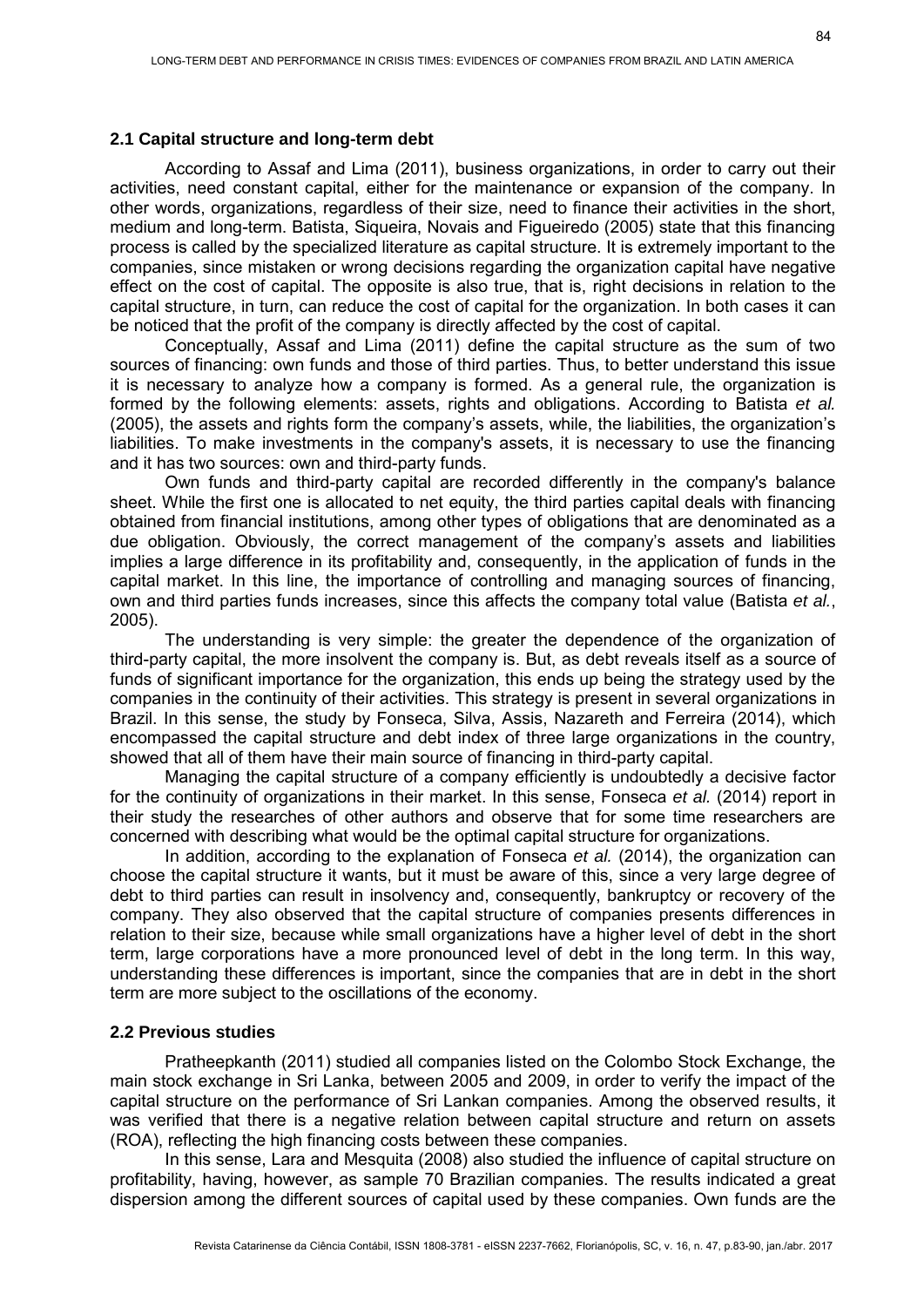ones with the lowest variability. In addition, it was verified, the relationship between rate of return and debt, the inverse relationship for long-term financing and direct relationship to equity capital.

When analyzing the relationship between capital structure and profitability of Ghanaian listed companies in the Ghana Stock Exchange between 1998 and 2002, Abor (2005) showed a positive relation between short-term debt and return on net equity (ROE) , suggesting that more profitable companies tend to borrow more in the short term to finance their operations. On the other hand, long-term debt was negatively correlated with ROE.

Abor (2007) also examined the relationship between capital structure and performance of small and medium companies in Ghana and South Africa between 1998 and 2003. In this research, the results indicated that short-term debt is negatively related to Gross Profit in companies of both countries. Long-term debt was positively related to Gross Profit, both for Ghanaian and South African companies. Also, with a sample of South African companies, Fosu (2013) studied 257 companies listed on the Johannesburg Stock Exchange between the period 1998 and 2009 and found that financial leverage has positive effects on their performance. However, the squared leverage coefficients were significantly negative, suggesting the existence of an optimum point, that is, high levels of financial leverage may have an adverse effect on companies performances.

Zeitun and Tian (2007) investigated the effect that the capital structure exerts on the performance of Jordanian companies, having as a sample 167 companies studied between 1989 and 2003. Among the results found, there was a statistically significant and negative relation between the long-term debt and return on assets (ROA). Another interesting finding in this study was the positive relationship found between short-term debt and performance, as measured by Tobin's Q, suggesting that companies with high short-term debt have high growth and performance rates.

Nguyen and Nguyen (2015) examined the impact of capital structure on the performance of listed companies in the Ho Chi Minh City Stock Exchange, considered the largest stock exchange in Vietnam, with data from 2006 to 2014. The results indicated that the capital structure influences the performance of these companies. It was found a negative relationship between measures of capital structure, including long-term debt, and ROA and ROE performance measures. This suggests that, in general; a high degree of leverage is associated with poorer corporate performance.

The study of Ebaid (2009) investigated the impact of choosing the capital structure on the performance of listed companies in the Egyptian Stock Exchange between 1997 and 2005 using three measures of financial performance previously verified: ROA, ROE and Gross Profit. The empirical tests indicated that the capital structure, including long-term debt, negatively impacts the performance of companies, when measured by ROA. On the other hand, the capital structure and short-term, long-term and total debt did not have a significant impact on the performance of companies when measured by ROE or Gross Profit. In view of this, it can be stated that the choice of capital structure, in general terms, has little influence on the performance of listed companies in Egypt.

Kudlawicz, Senff and Bach (2015) sought to verify the relationship between economic performance and capital structure of companies listed on the São Paulo Stock Exchange, but from the perspective of the efficiency frontier. The results obtained in the mentioned research showed that, in general, the companies with better performance and lower debt are closer to the efficient frontier, that is, they present greater financial efficiency.

When investigating the relationship between corporate performance, capital structure and the macroeconomic environment, using a sample of 1,594 Indian companies in the period between 1998 and 2011, Bandyopadhyay and Barua (2016) found empirical evidence that economic cycles significantly influence financing decisions and, consequently, the performance of organizations. Banerjee and Anupam De (2015) studied the impacts of capital structure decisions on the financial performance of companies listed on the Bombay Stock Exchange during the global pre-crisis period, between 2001 and 2007, and post-crisis period between 2008 and 2013. Among the results found, there was a negative relationship between the financial leverage and the profitability of these companies during the pre-crisis period, suggesting that an increase in third-party capital reduces performance.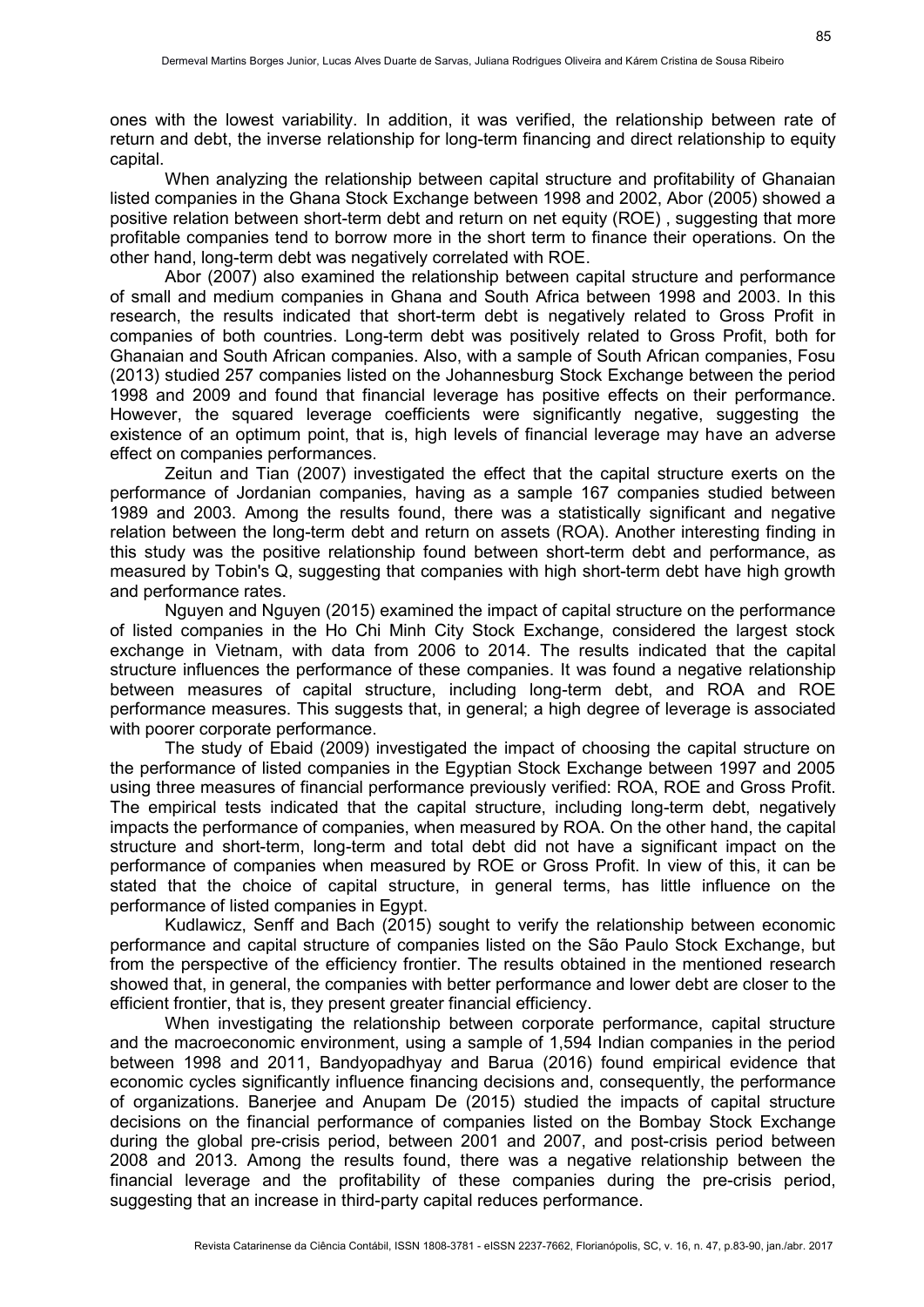#### **3 METHODOLOGY**

In this study, the data on publicly-listed companies listed on the Brazilian, Chilean, Argentine, Colombian, Mexican and Peruvian stock exchanges were considered during the period from 2007 to 2015. The period of analysis encompasses the previous economic scenario, during and after the global crisis of 2008, aimed at identifying the differences between the Brazilian and Latin American markets in terms of capital structure, especially long-term debt.

The data were collected from accounting statements and other indicators available in the software Economatica and adjusted to the dollar, given the heterogeneity of the currencies of the various countries studied. Multiple linear regression models were developed with panel data based on the literature on the subject. Stata software was used for data analysis.

As a dependent variable were considered the long-term liabilities, represented by the acronym ELP. Among the independent variables, profitability, represented by the return on assets (ROA), that is the result of the relationship between Net Profit and Total Assets, indicated in equation 1:

$$
ROA = \frac{LL}{AT}
$$
 (1)

The leverage ratio (LEV) and companies size, represented by total assets (TA), were used for control purposes, culminating in the regression model according to equation 2:

$$
ELP = \beta_0 + \beta_1 ROA + \beta_2 YEAR + \beta_3 LEVERAGE + \beta_4 AT + \varepsilon
$$
 (2)

On what:

ELP = Long-Term Liabilities  $\beta$  = the constant; ROA = represents the profitability; YEAR = *dummy* variable for the years 2006 to 2015;  $AT =$  the size, represented by the total assets;  $LEV = leverage ratio;$  $\varepsilon$  = the statistical error.

From the presentation of the variables, Table 1 compiles the relationship between the performance and long-term debt variables, calculation form and expected result based on the theories presented previously.

| Table 1 |                                                                    |  |
|---------|--------------------------------------------------------------------|--|
|         | Summary and definition of variables supported on theoretical basis |  |

| Variables                                                                                                       | <b>Expected Result</b> | <b>Theoretical Basis</b> |  |  |  |
|-----------------------------------------------------------------------------------------------------------------|------------------------|--------------------------|--|--|--|
|                                                                                                                 |                        |                          |  |  |  |
| ELP x ROA                                                                                                       |                        | (1, 2, 3, 4, 5, 6, 7, 8) |  |  |  |
|                                                                                                                 | Null                   |                          |  |  |  |
| 1) Abor (2005), 2) Abor (2007), 3) Zeitun e Tian (2007), 4) Pratheepkanth (2011), 5) Lara e Mesquita (2008), 6) |                        |                          |  |  |  |
| Ebaid (2009), 7) Nguyen e Nguyen (2015), 8) Banerjee e Anupam De (2015)                                         |                        |                          |  |  |  |
| Mata Osman sina alah saatta s                                                                                   |                        |                          |  |  |  |

**Note.** Source: own elaboration.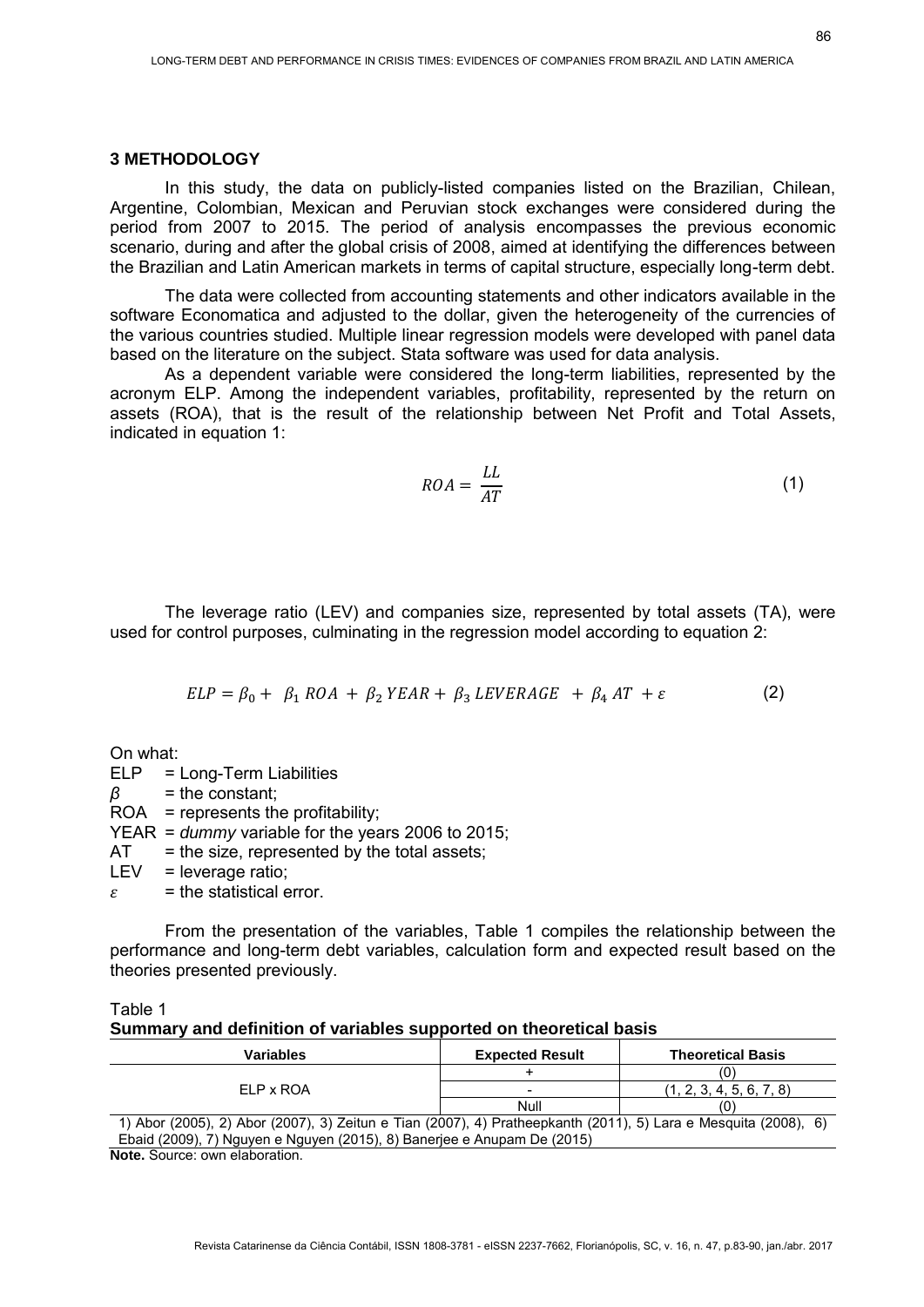In order to minimize errors of interpretation, the variables were winsorized in order to treat the outliers. Similarly, to identify autocorrelation and multicollinearity problems, the Pearson correlation test and the Variance Inflation Factors (VIF) test were performed. Then the Breusch-Pagan, Chow and Hausman tests were analyzed for identification of the most suitable regression model for the study. Finally, the autocorrelation tests (Woodridge test) and heteroscedasticity (Wald test) were performed in the model.

### **4 RESULTS**

As mentioned above, the data were divided into two groups: Latin America and Brazil. Table 2 presents the descriptive analysis of the sample, composed of Latin America. It can be noticed that the return on the average asset is greater than seven, with a maximum greater than twenty. To avoid distortions in the interpretation of the results, the total assets were used as a variable of size control, which can significantly affect ROA.

### Table 2

| Descriptive analysis for Latin American companies, except Brazilian companies |                     |           |                                     |                |                |
|-------------------------------------------------------------------------------|---------------------|-----------|-------------------------------------|----------------|----------------|
| Variable                                                                      | <b>Observations</b> | Average   | <b>Standard</b><br><b>Deviation</b> | <b>Minimum</b> | <b>Maximum</b> |
| AT                                                                            | 821                 | 1,067,658 | 1,233,847                           | 33.952         | 3,558,161      |
| I FV                                                                          | 813                 | 2.107011  | 1.19095                             | 0.9            | 4.4            |
| <b>ROA</b>                                                                    | 835                 | 7.348982  | 5.461789                            | 0.5            | 20.8           |
| FI P                                                                          | 821                 | 282.876.4 | 349.461.3                           | 2,639          | 1,016,505      |

**Note.** Source: own elaboration.

Table 3 represents the descriptive analysis of Brazilian companies. It is possible to notice the large difference between the average ROA of Brazilian and Latin American companies, since in Brazil the average is greater than 1,400, which again reinforces the importance of control of the model by the variable size, represented by the AT variable.

#### Table 3 **Descriptive analysis for companies in Brazil**

| <b>Observations</b> | Average   | <b>Standard</b><br><b>Deviation</b> | <b>Minimum</b>                                 | <b>Maximum</b> |
|---------------------|-----------|-------------------------------------|------------------------------------------------|----------------|
| 7.239               | 6,527,716 | 29,700,000                          |                                                | 354,000,000    |
| 7.183               | 19.10806  | 307                                 |                                                | 15.111         |
| 7.211               | 1.445.355 | 44.808                              |                                                | 2.373.557      |
| 3.153               | 1.520.661 | 6.952.230                           |                                                | 128.000.000    |
|                     |           |                                     | <b>PUSSIBLISH AND IS TO COMPAINED IN PIRAM</b> |                |

**Note.** Source: own elaboration.

The regression model applied for companies in Latin America, it is noted in Table 4, the existence of a negative ratio of 1% between the capital structure and profitability, in agreement with the studies of Abor (2005), Abor (2007), Zeitun and Tian (2007), Ebaid ), Lara and Mesquita (2008), Pratheepkanth (2011), Nguyen and Nguyen (2015) and Banerjee and Anupam De (2015).

In addition, it is observed that the variables of total asset control (TA) and leverage ratio (LEV) show a positive and significant relationship to 1% in relation to long-term debt. The YEAR dummy shows a negative and significant relationship in 5% of long-term debt and the years 2008 to 2011 and 2013 to 2015, that is, long-term debt was reduced in those years, which include the pre- and post-crisis periods.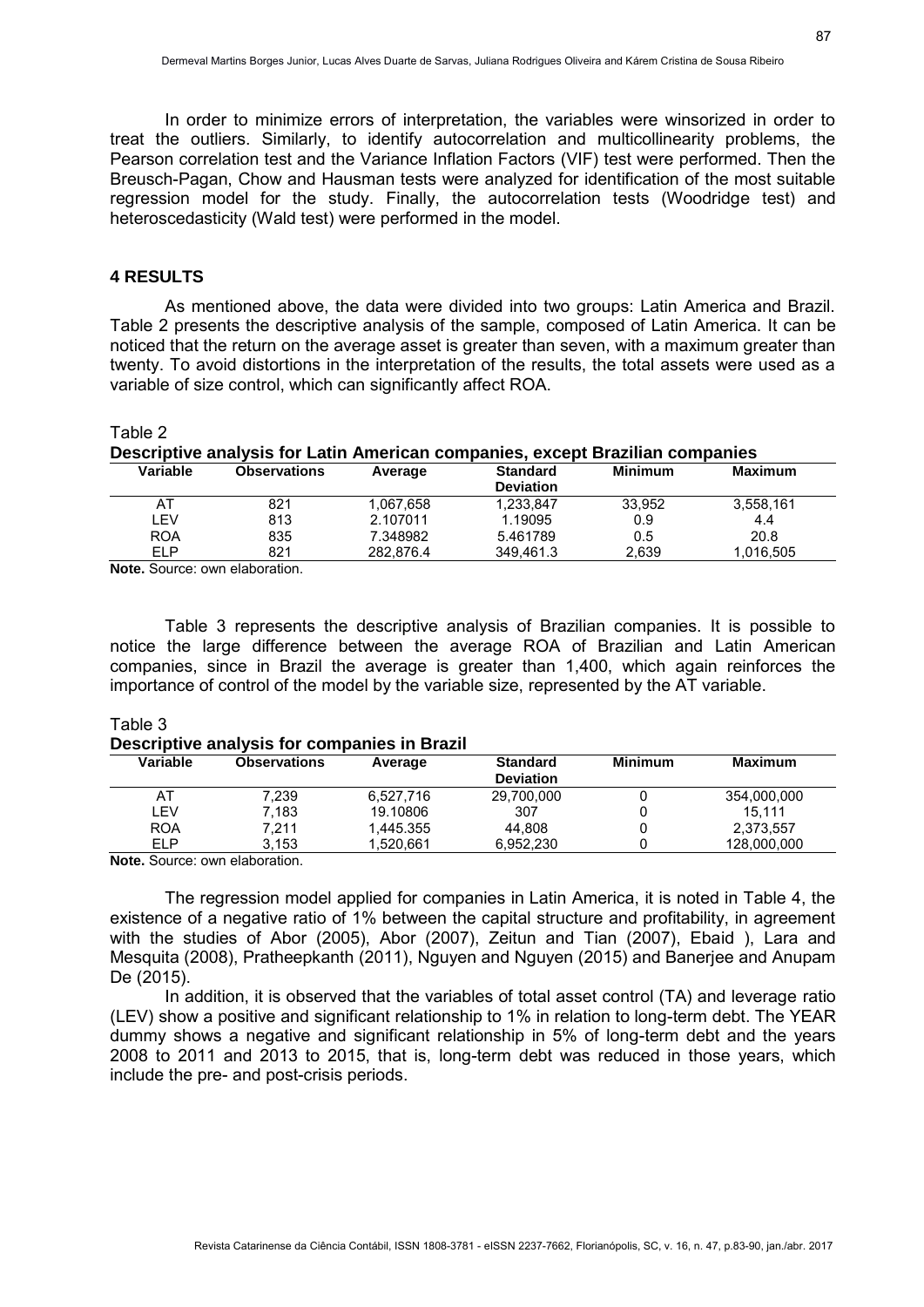| <b>Variables</b> | β            | Error     | t       | Sig.  | <b>VIF</b> |
|------------------|--------------|-----------|---------|-------|------------|
| Constante        | 70,510.68    | 20.484.75 | 3.44    | 0.001 |            |
| <b>ROA</b>       | -7,237.502   | 1.106.529 | $-6.54$ | 0.000 | 0.922532   |
| LEV              | 18,050.61    | 4,449.361 | 4.06    | 0.000 | 0.869726   |
| AT               | 0.2556813    | 0.0058095 | 44.01   | 0.000 | 0.974534   |
| <b>YEAR</b>      |              |           |         |       |            |
| 2007             | -25.694.44   | 21.802.26 | $-1.18$ | 0.239 | 0.531443   |
| 2008             | -49,639.08   | 23.453.65 | $-2.12$ | 0.035 | 0.524736   |
| 2009             | $-63,385.97$ | 23.650,85 | $-2.68$ | 0.008 | 0.51459    |
| 2010             | $-52.700.07$ | 24.291.2  | $-2.17$ | 0.030 | 0.507932   |
| 2011             | $-51,238.68$ | 24,716.03 | $-2.07$ | 0.038 | 0.480878   |
| 2012             | $-39,273.35$ | 25,543.22 | $-1.54$ | 0.125 | 0.47908    |
| 2013             | $-62.136.99$ | 25.634.89 | $-2,42$ | 0.016 | 0.476571   |
| 2014             | -46,856.4    | 24,607.57 | $-1.9$  | 0.057 | 0.477014   |
| 2015             | $-57,125.95$ | 24,217.38 | $-2.36$ | 0.019 | 0.499645   |

| Table 4                                                     |  |
|-------------------------------------------------------------|--|
| Regression for companies of Latin America, except Brazilian |  |

**Note.** Source: own elaboration.

When applying the model in Brazilian companies, it can be noticed in Table 5 that it was possible to prove a relationship between long-term debt and profitability, contrary to studies by Lara and Mesquita (2008), which, when analyzing this relationship in 2008, identified a significant and inverse relationship between variables. One possible explanation for the divergence is the analysis period of the present study, that is, the previous period to the global crisis of 2008, the crisis itself and the post-crisis period.

In this sense, long-term debt is not significant in relation to the periods of 2007 and 2009. The year 2008 was marked by the positive relationship with long-term debt at a significance of 10%. Finally, it is noted that the global crisis of 2008 significantly impacted the capital structure of Brazilian organizations, especially long-term debt from 2010 onwards. It is also verified that there is a negative and significant relationship to 1%, which shows a reduction in the ELP of the companies and can be explained both by the lack of credit available in the country and by the apprehension of the managers to leverage their business in times of economic instability.

### Table 5

### **Regression for companies in Brazil**

| <b>Variables</b> | β            | Error     | t       | Sig.  | <b>VIF</b> |
|------------------|--------------|-----------|---------|-------|------------|
| Constant         | 31,086.96    | 7,822,122 | 3.97    | 0.000 |            |
| <b>ROA</b>       | -446.213     | 418.6335  | $-1.07$ | 0.287 | 0.934198   |
| LEV              | 9.998.124    | 1,821.515 | 5.49    | 0.000 | 0.978802   |
| AT               | 0.230482     | 0.001615  | 142.73  | 0.000 | 0.917546   |
| <b>YEAR</b>      |              |           |         |       |            |
| 2007             | $-95.7137$   | 9,633.488 | $-0.01$ | 0.992 | 0.609856   |
| 2008             | 16,934.07    | 9.465.279 | 1.79    | 0.074 | 0.605736   |
| 2009             | 11,871.67    | 9,956.244 | 1.19    | 0.233 | 0.598779   |
| 2010             | $-55,994.1$  | 11,787.87 | $-4.75$ | 0.000 | 0.896938   |
| 2011             | $-48,538.5$  | 11,758.3  | $-4.13$ | 0.000 | 0.8966     |
| 2012             | $-56, 152.1$ | 15,021.78 | $-3.74$ | 0.000 | 0.905758   |
| 2013             | $-79,331.3$  | 14,002.56 | $-5.67$ | 0.000 | 0.90175    |
| 2014             | -97,485      | 28,537.82 | $-3.42$ | 0.000 | 0.879047   |
| 2015             | $-51,542.3$  | 8,845.14  | $-5.83$ | 0.000 | 0.892736   |

**Note.** Source: own elaboration.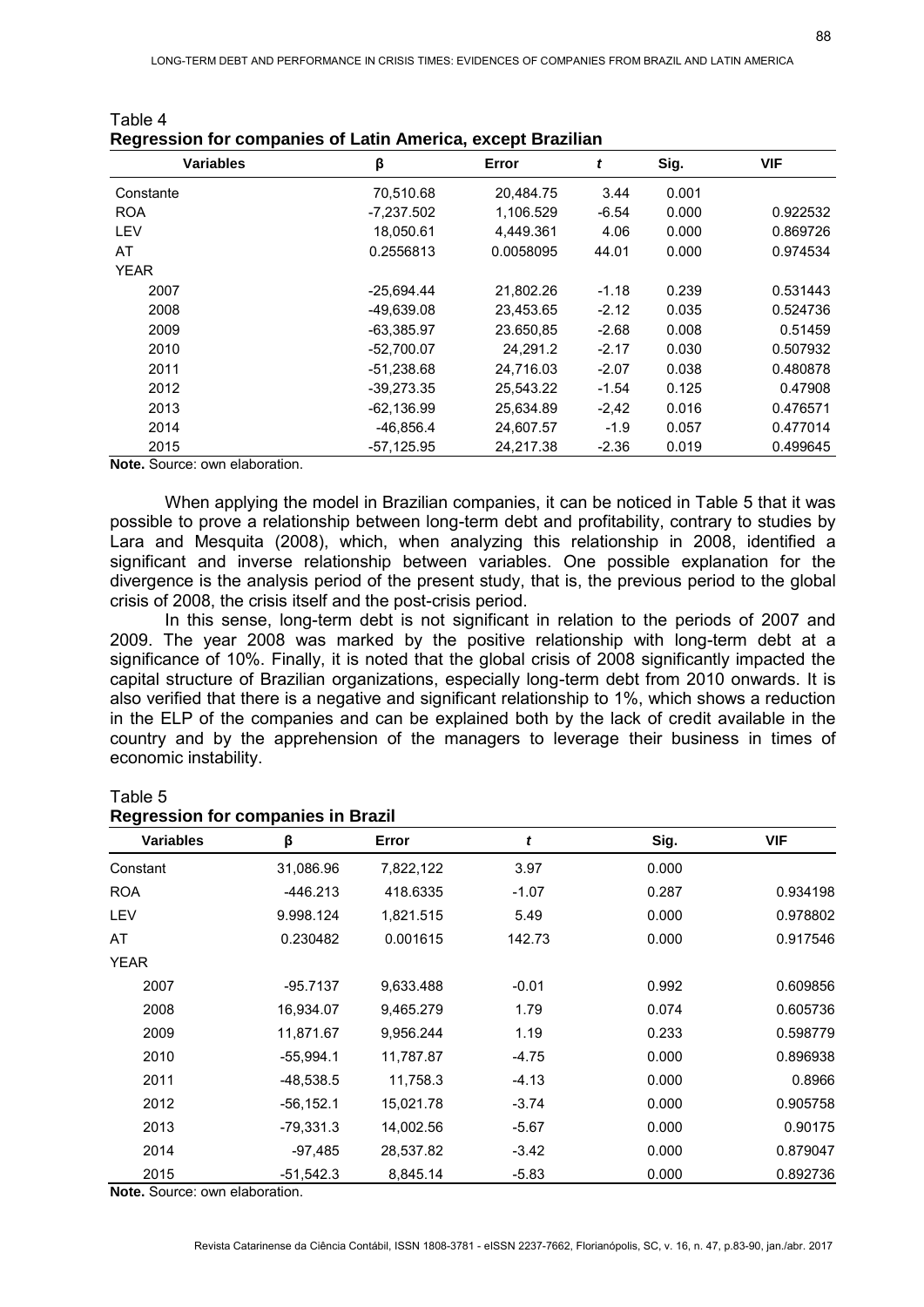The results presented here corroborate much of the previous studies performed in other countries regarding long-term debt and profitability, given their negative relationship to the profitability of Latin American companies. In Brazil, there was no statistical significance between the variables. The major contribution to the subject was the negative and significant relationship at the 1% level between the ELP and the period after the global crisis of 2008.

### **5 CONCLUSION**

This study aimed at examining the effect of long-term debt on the performance of Brazilian and Latin American companies in the period between 2007 and 2015, encompassing the previous economic scenario, during and after the global crisis of 2008, with a view to the importance of the capital structure for companies. The results obtained contributed to the studies on the subject, mainly for providing evidence for different economic scenarios regarding the relationship between long-term debt and performance and partly to reinforce findings from previous studies of this nature.

The results indicated that for companies in Latin America, except for Brazil, there is a negative relationship between long-term debt and performance, corroborating studies on capital structure and performance, such as the works of Abor (2005), Abor (2005) 2007), Zeitun and Tian (2007), Ebaid (2009), Lara and Mesquita (2008), Pratheepkanth (2011), Nguyen and Nguyen (2015) and Banerjee and Anupam De (2015). In the case of Brazilian companies, there was no statistically significant relationship between long-term debt and performance, although evidence of changes in the capital structure of these companies has been found as of 2010, after the economic crisis.

As a suggestion for future studies it is recommended to use other measures of performance for the companies studied, in addition to ROA, such as Gross Profit and ROE, which, as presented previously, have already been considered in studies on capital structure. In addition, the use of macroeconomic variables is indicated as a way to broaden the measurement of the impacts of economic crises on the capital structure, since in this study it was chosen to use only the annual period for this.

### **REFERENCES**

- Abor, J. (2007). Debt policy and performance of SMEs: Evidence from Ghanaian and South African firms. *The Journal of Risk Finance, 8*(4), 364-379. doi: dx.doi.org/10.1108/15265940710777315
- Abor, J. (2005). The effect of capital structure on profitability: an empirical analysis of listed firms in Ghana. *The Journal of Risk Finance, 6*(5), 438-445. doi: dx.doi.org/10.1108/15265940510633505
- Assaf Neto, A., & Lima, F. G. (2011). *Curso de Administração Financeira* (2a ed.). São Paulo: Atlas.
- Bandyopadhyaya, A., & Barua, N. M. (2016). Factors determining capital structure and corporate performance in India: Studying the business cycles effects. *The Quarterly Review of Economics and Finance, 61*(1), 160-172. doi: dx.doi.org/10.1016/j.qref.2016.01.004
- Banerjee, A., & Anupam De. (2015). Impact of Capital Structure Decisions on Financial Performance during Pre-and Post-recession Period. *Management and Labour Studies, 40*(1), 176-193. doi: dx.doi.org/10.1177/0258042X15601539
- Batista, A. F., Siqueira, B. S., Novaes, J. F., & Figueiredo, D. (2005). Estrutura de Capital: Uma estratégia para o endividamento ideal ou possível. *Anais do Encontro Nacional de Engenharia de Produção*, Porto Alegre, RS, Brasil, 25.